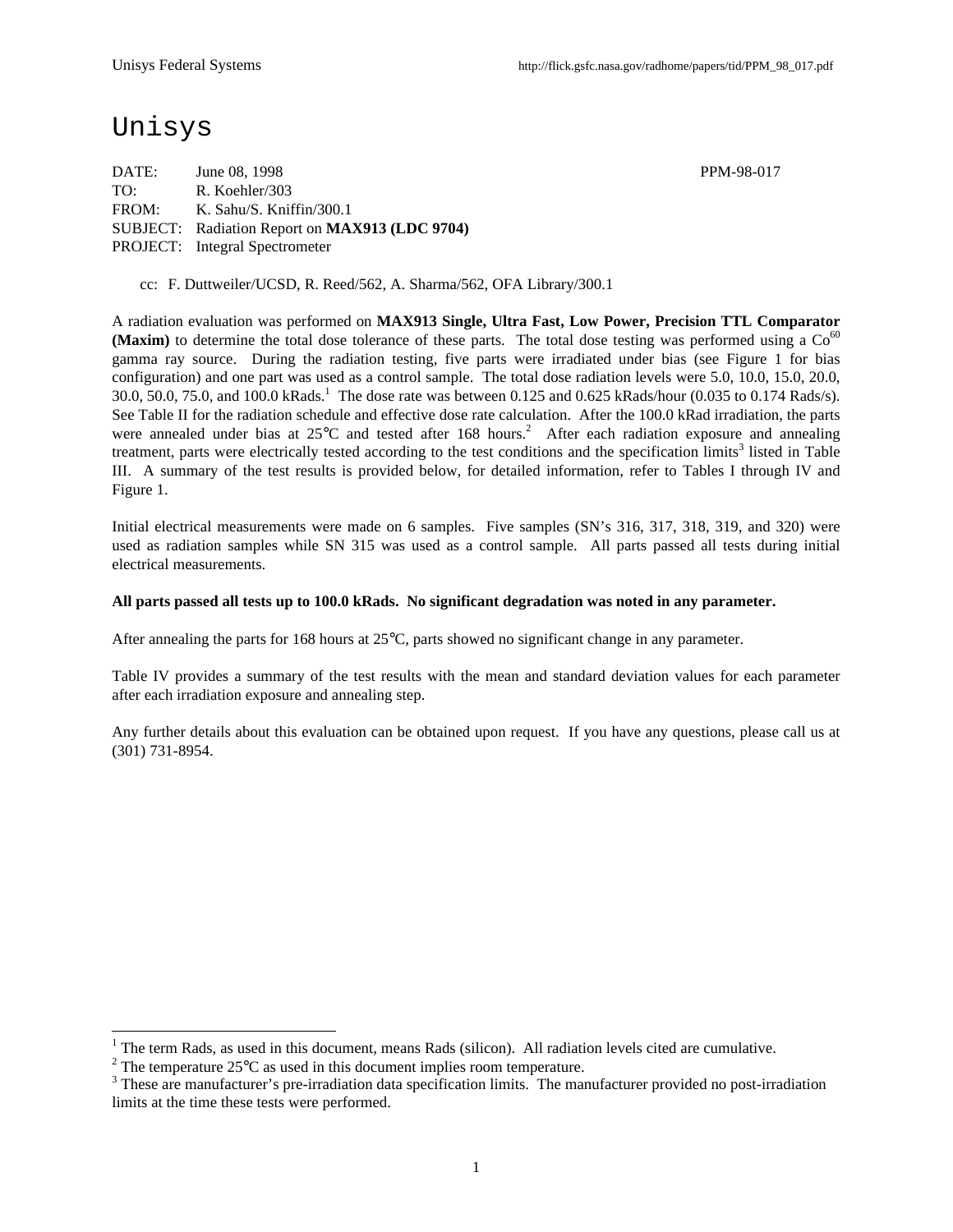#### \_\_\_\_\_\_\_\_\_\_\_\_\_\_\_\_\_\_\_\_\_\_\_\_\_\_\_\_\_\_\_\_\_\_\_\_\_\_\_\_\_\_\_\_\_\_\_\_\_\_\_\_\_\_\_\_\_\_\_\_\_\_\_\_\_\_\_\_\_\_\_\_\_\_\_\_\_\_\_\_\_\_\_\_\_\_\_\_\_\_\_\_ ADVISORY ON THE USE OF THIS DOCUMENT

The information contained in this document has been developed solely for the purpose of providing general guidance to employees of the Goddard Space Flight Center (GSFC). This document may be distributed outside GSFC only as a courtesy to other government agencies and contractors. Any distribution of this document, or application or use of the information contained herein, is expressly conditional upon, and is subject to, the following understandings and limitations:

(a) The information was developed for general guidance only and is subject to change at any time;

(b) The information was developed under unique GSFC laboratory conditions which may differ substantially from outside conditions;

(c) GSFC does not warrant the accuracy of the information when applied or used under other than unique GSFC laboratory conditions;

(d) The information should not be construed as a representation of product performance by either GSFC or the manufacturer;

(e) Neither the United States government nor any person acting on behalf of the United States government assumes any liability resulting from the application or use of the information.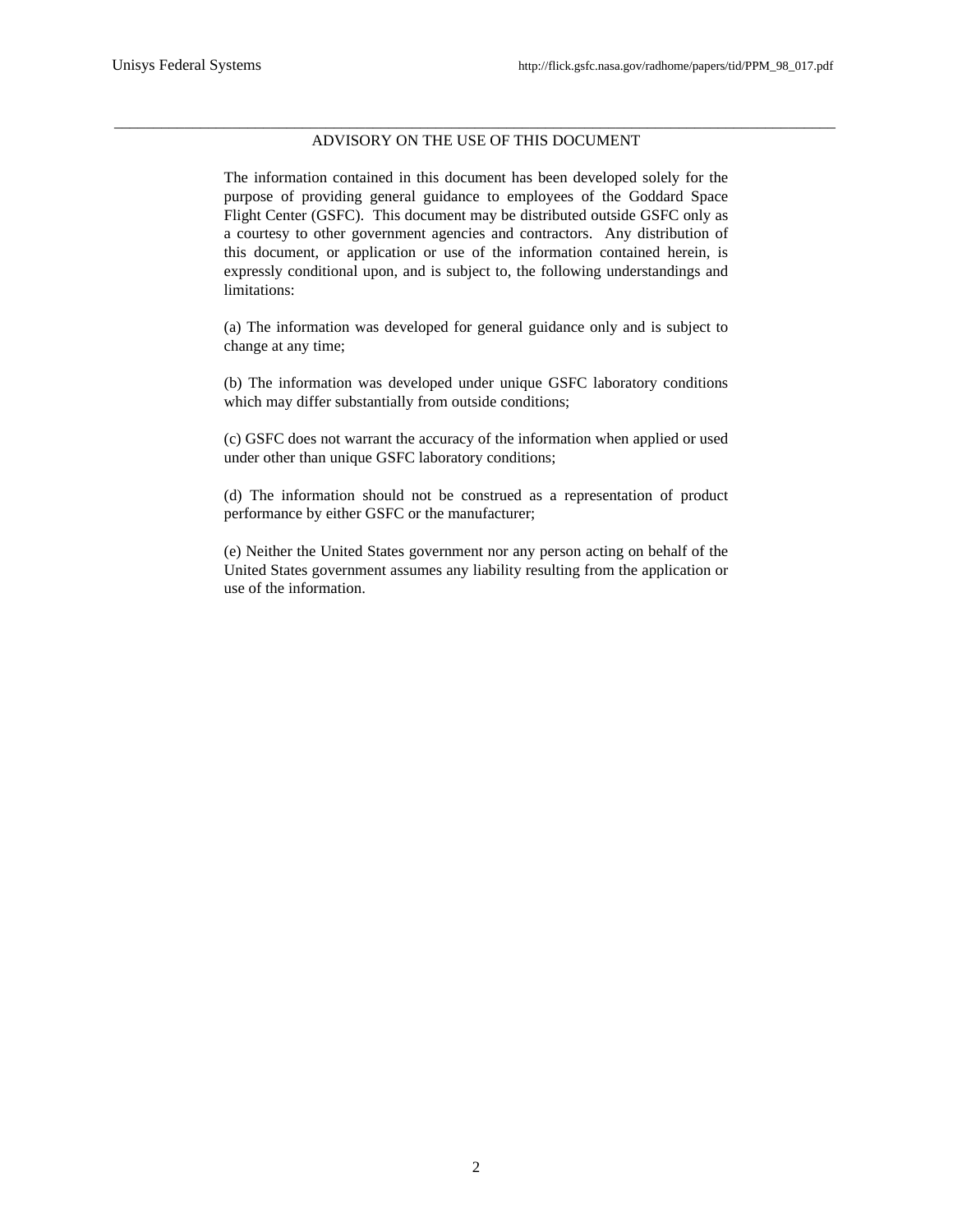

## Figure 1. Radiation Bias Circuit for MAX913

Notes:

- 1.  $R = 1k\Omega \pm 5\%, \frac{1}{4}W$ .
- 2.  $V_{CC} = 5V \pm 5\%$ .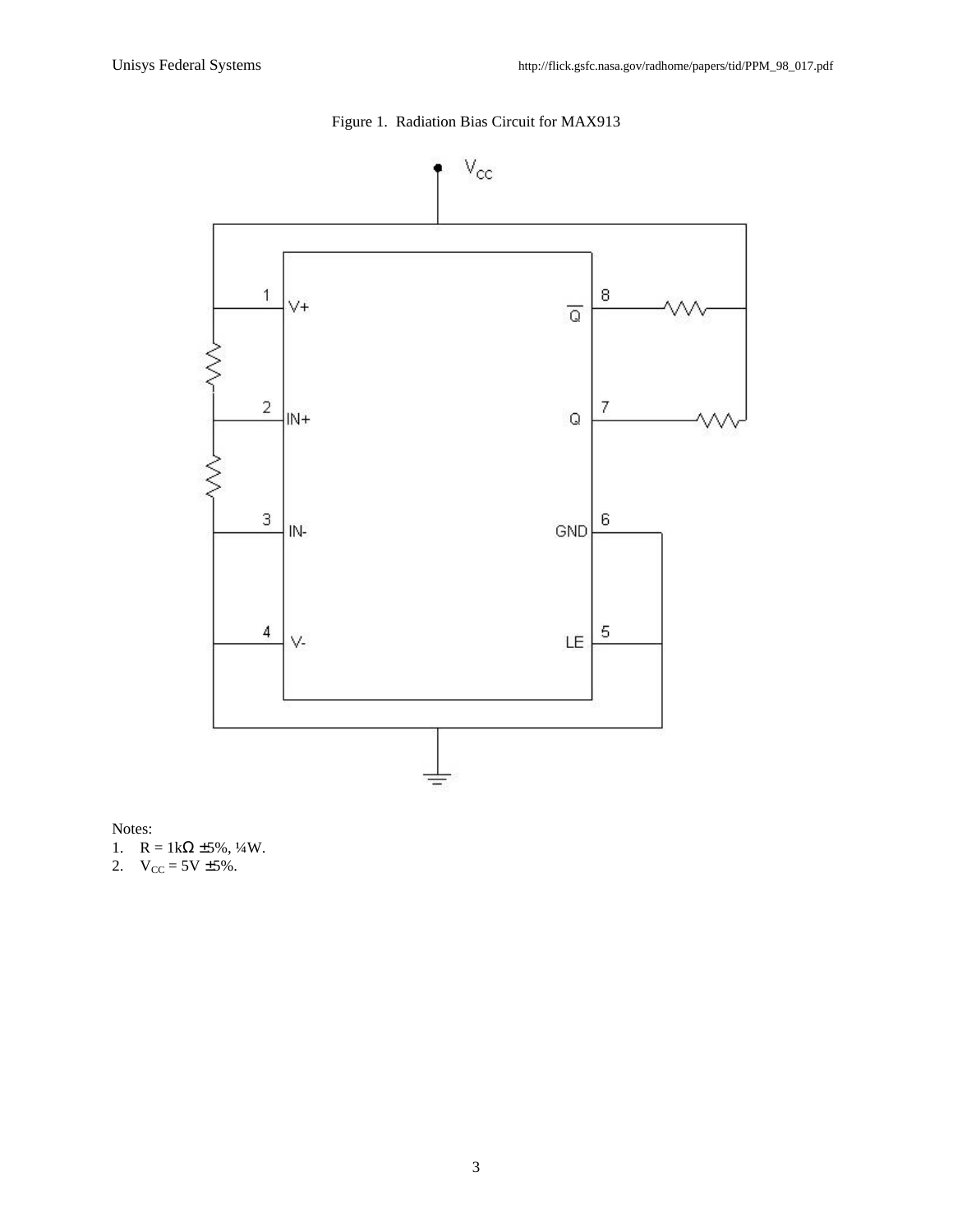| Generic Part Number:                     | <b>MAX913</b>                                |  |  |  |  |  |  |  |  |
|------------------------------------------|----------------------------------------------|--|--|--|--|--|--|--|--|
| <b>Integral Spectrometer Part Number</b> | <b>MAX913</b>                                |  |  |  |  |  |  |  |  |
| Charge Number:                           | C80777                                       |  |  |  |  |  |  |  |  |
| Manufacturer:                            | <b>MAXIM</b>                                 |  |  |  |  |  |  |  |  |
| Lot Date Code (LDC):                     | 9704                                         |  |  |  |  |  |  |  |  |
| <b>Quantity Tested:</b>                  | 6                                            |  |  |  |  |  |  |  |  |
| Serial Number of Control Samples:        | 315                                          |  |  |  |  |  |  |  |  |
| Serial Numbers of Radiation Samples:     | 316, 317, 318, 319, and 320                  |  |  |  |  |  |  |  |  |
| Part Function:                           | Single, ultra fast, low power, precision TTL |  |  |  |  |  |  |  |  |
| Part Technology:                         | comparator<br>Bipolar                        |  |  |  |  |  |  |  |  |
| Package Style:                           | 8-Pin DIP                                    |  |  |  |  |  |  |  |  |
| Test Equipment:                          | A540                                         |  |  |  |  |  |  |  |  |
| Test Engineer:                           | S. Norris                                    |  |  |  |  |  |  |  |  |

### TABLE I. Part Information

• The manufacturer for this part guaranteed no radiation tolerance/hardness.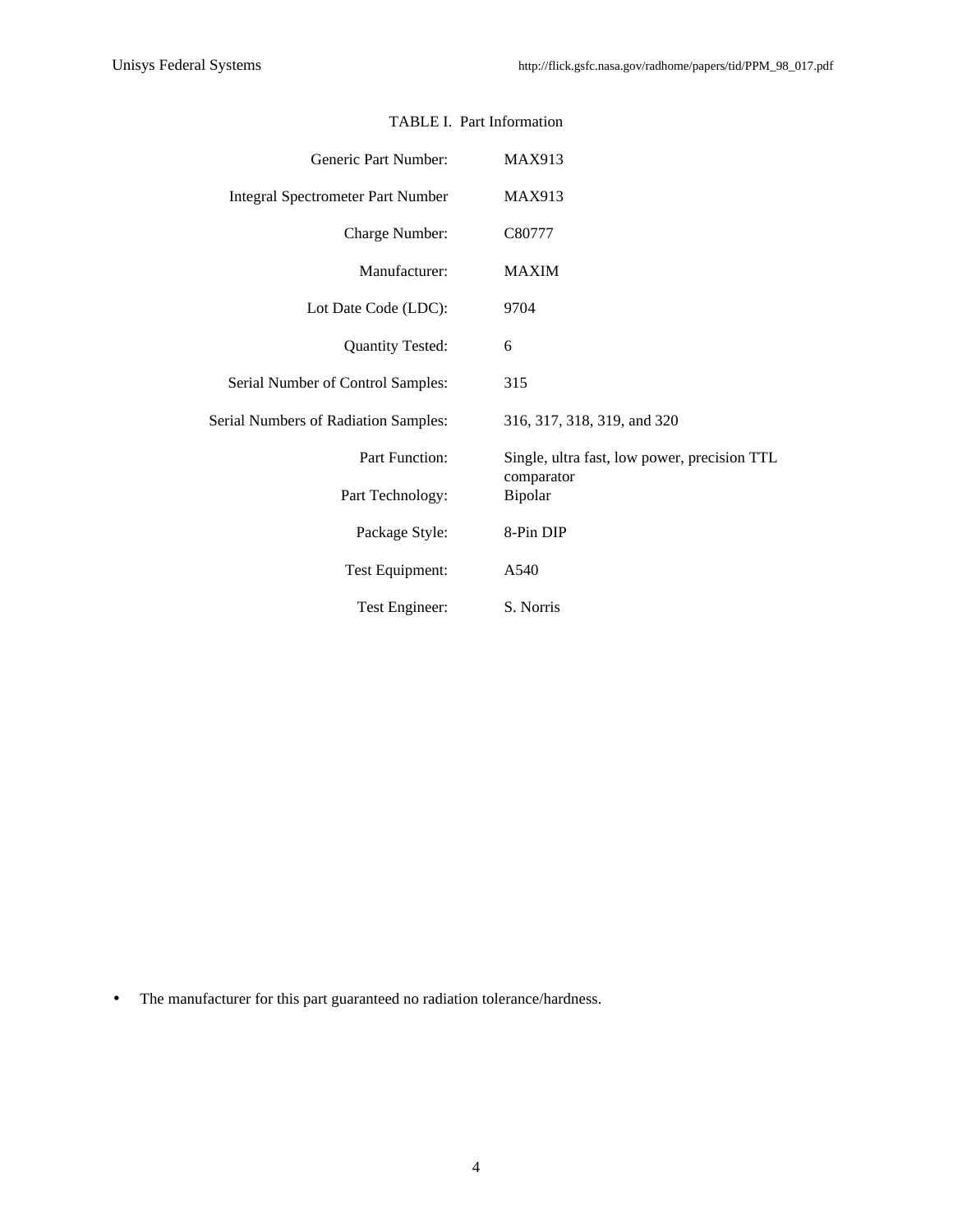| TABLE II. Radiation Schedule for MAX913 |  |
|-----------------------------------------|--|
|                                         |  |
|                                         |  |
|                                         |  |
|                                         |  |
|                                         |  |
|                                         |  |
|                                         |  |
|                                         |  |
|                                         |  |
|                                         |  |

Effective Dose Rate = 100,000 RADS/20 DAYS=208.3 RADS/HOUR=0.06 RADS/SEC

PARTS WERE IRRADIATED AND ANNEALED UNDER BIAS, SEE FIGURE 1.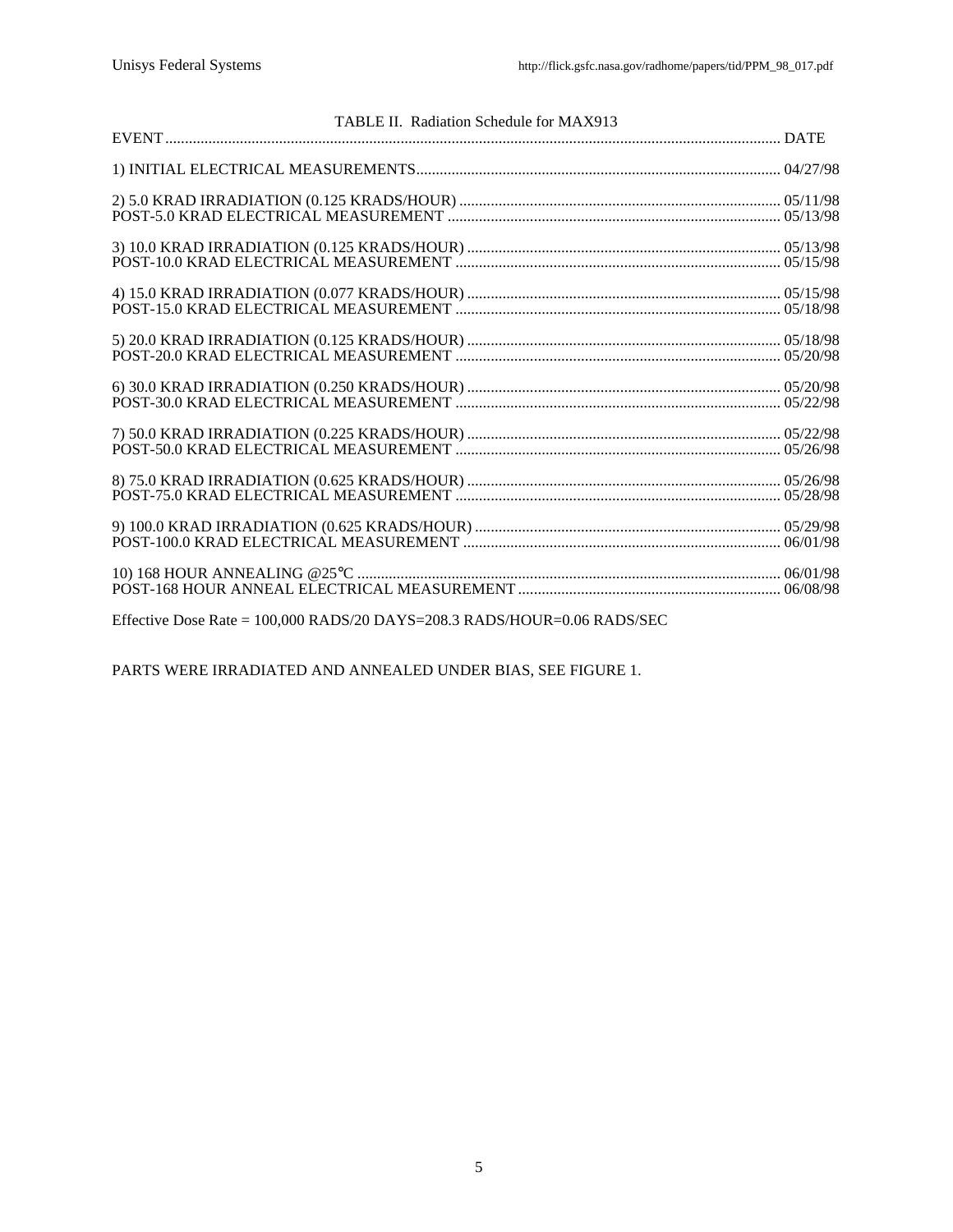|                          |         | Spec.                                                                                                                                                                                                                                                                                                                                                                                | Lim.  |
|--------------------------|---------|--------------------------------------------------------------------------------------------------------------------------------------------------------------------------------------------------------------------------------------------------------------------------------------------------------------------------------------------------------------------------------------|-------|
| Parameter /2             |         | min                                                                                                                                                                                                                                                                                                                                                                                  | max   |
| <b>Icc</b>               | mA      |                                                                                                                                                                                                                                                                                                                                                                                      | 10    |
| <b>Iee</b>               | mA      | $-2.00$                                                                                                                                                                                                                                                                                                                                                                              |       |
| <b>Vos</b>               |         |                                                                                                                                                                                                                                                                                                                                                                                      | 2.00  |
| Gain V/V                 |         | 1500                                                                                                                                                                                                                                                                                                                                                                                 |       |
| +Ib                      | $\mu$ A |                                                                                                                                                                                                                                                                                                                                                                                      | 8.000 |
| -Ib                      | $\mu$ A | $-8.000$                                                                                                                                                                                                                                                                                                                                                                             |       |
| <b>Ios</b>               | nA      |                                                                                                                                                                                                                                                                                                                                                                                      | 500   |
| Voh_Q                    |         | 2.70                                                                                                                                                                                                                                                                                                                                                                                 |       |
| Vol_Qn                   |         |                                                                                                                                                                                                                                                                                                                                                                                      | 0.50  |
| Vol_Q                    |         |                                                                                                                                                                                                                                                                                                                                                                                      | 0.50  |
| Voh_Qn                   |         | 2.70                                                                                                                                                                                                                                                                                                                                                                                 |       |
| Voh_Q_10mA               |         | 2.40                                                                                                                                                                                                                                                                                                                                                                                 |       |
| Voh_Qn_10mA              |         | 2.40                                                                                                                                                                                                                                                                                                                                                                                 |       |
| <b>Latch Current</b>     |         | $-20$                                                                                                                                                                                                                                                                                                                                                                                |       |
| <b>Propagation Delay</b> |         |                                                                                                                                                                                                                                                                                                                                                                                      | 14    |
|                          |         | Units Test Conditions /2<br>$mV$ $R_S \le 100\Omega$<br>$V/V$ $1V \le V_0 \le 2V$<br>$V V+\geq 4.5V, I_{OUT}=1mA$<br>$V I_{SINK} = 4mA$<br>$V I_{SINK} = 4mA$<br>$V V+\geq 4.5V, I_{\text{OUT}} = 1mA$<br>$V V+\geq 4.5V, I_{\text{OUT}} = 10mA$<br>$V V+\geq 4.5V, I_{OUT} = 10mA$<br>$\mu$ A $V_{LE} = 0V$<br>$\text{ns}$ $\Delta V_{\text{IN}}$ = 100mV, $V_{\text{OD}}$ = 5mV /3 |       |

#### Table III. Electrical Characteristics of MAX913 /1

Notes:

1/ These are the manufacturer's non-irradiated data sheet specification limits. The manufacturer provided no postirradiation limits at the time the tests were performed.

2/ For all tests:  $V_+ = +5V$ ,  $V_- = -5V$ ,  $V_Q = 1.4V$ ,  $V_{LE} = 0V$  unless otherwise noted.

3/ Propagation delay was measured with a bench setup initially and after 100kRads.